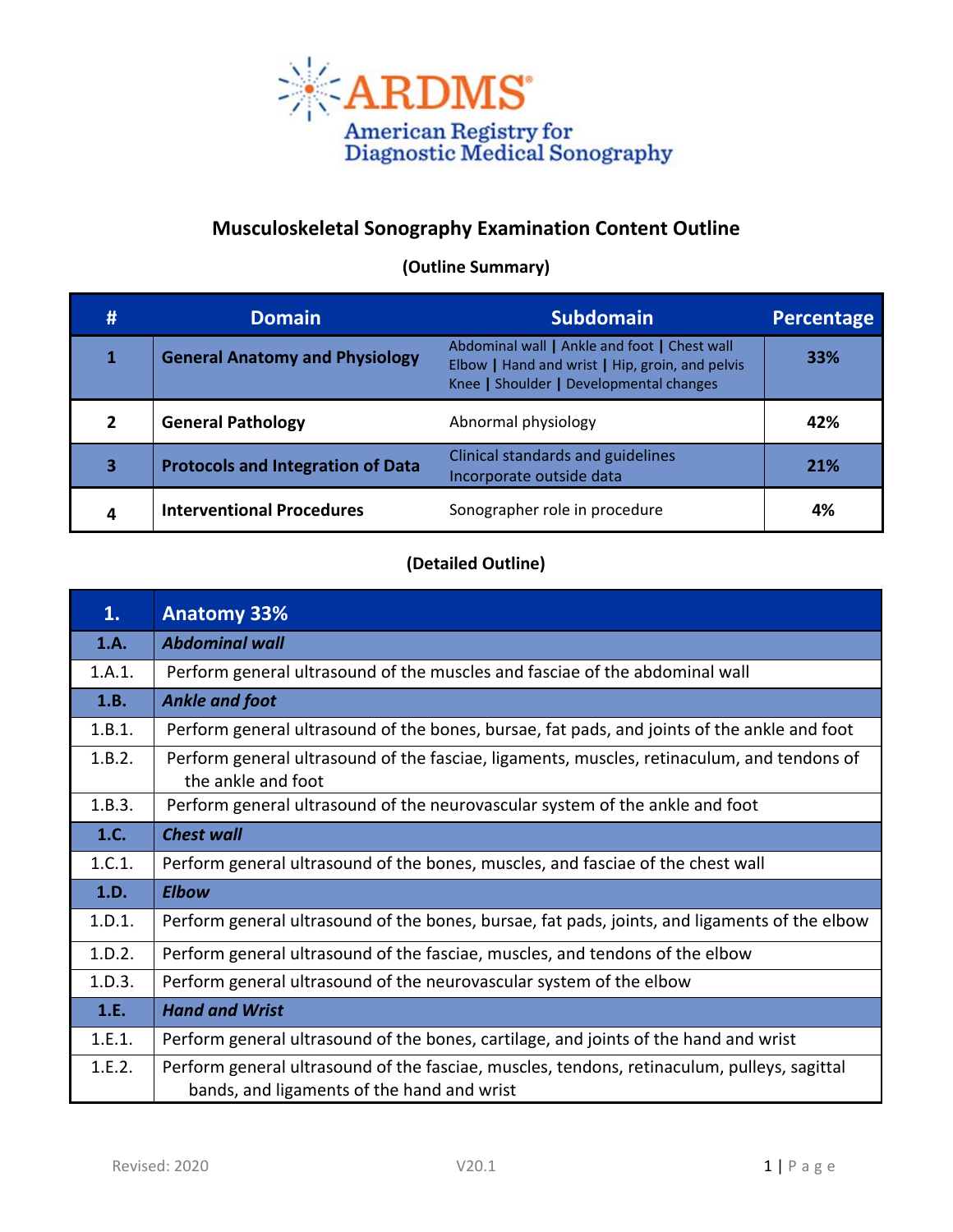| 1.E.3.             | Perform general ultrasound of the neurovascular system of the hand and wrist                            |  |  |
|--------------------|---------------------------------------------------------------------------------------------------------|--|--|
| 1.F.               | <b>Hip, Groin, and Pelvis</b>                                                                           |  |  |
| 1.F.1.             | Perform general ultrasound of the bones, bursae, cartilage, and joints of the hip, groin, and<br>pelvis |  |  |
| 1.F.2.             | Perform general ultrasound of the muscles and tendons of the hip, groin, and pelvis                     |  |  |
| 1.F.3.             | Perform general ultrasound of the lymphatic and neurovascular system of the hip, groin, and<br>pelvis   |  |  |
| 1.G.               | <b>Knee</b>                                                                                             |  |  |
| 1.G.1.             | Perform general ultrasound of the bones, bursae, fat pads, cartilage, and joints of the knee            |  |  |
| 1.G.2.             | Perform general ultrasound of the muscles, tendons, retinaculum, and ligaments of the knee              |  |  |
| 1.G.3.             | Perform general ultrasound of the neurovascular system of the knee                                      |  |  |
| 1.H.               | <b>Shoulder</b>                                                                                         |  |  |
| 1.H.1.             | Perform general ultrasound of the bones, bursae, cartilage, joints, and ligaments of the<br>shoulder    |  |  |
| 1.H.2.             | Perform general ultrasound of the muscles and tendons of the shoulder                                   |  |  |
| 1.H.3.             | Perform general ultrasound of the neurovascular system of the shoulder                                  |  |  |
| 1.1.               | <b>Developmental changes</b>                                                                            |  |  |
| 1.1.1.             | Differentiate pediatric from adult anatomy                                                              |  |  |
| 2.                 | <b>General Pathology 42%</b>                                                                            |  |  |
| 2.A.               | <b>Abnormal physiology</b>                                                                              |  |  |
| 2.A.1.             | Evaluate bone pathology and erosion                                                                     |  |  |
| 2.A.2.             | Evaluate cartilage pathology                                                                            |  |  |
| 2.A.3.             | Evaluate synovitis                                                                                      |  |  |
| 2.A.4.             | Evaluate synovial proliferation                                                                         |  |  |
| 2.A.5.             | Evaluate joint effusions                                                                                |  |  |
| 2.A.6.             | Evaluate crystal deposits                                                                               |  |  |
| 2.A.7.             | Evaluate joint laxity/altered function                                                                  |  |  |
| 2.A.8.             | Evaluate ligament pathology and tears                                                                   |  |  |
| 2.A.9.             | Evaluate tendon pathology, calcifications, and tears                                                    |  |  |
| 2.A.10.            | Evaluate impingement, subluxations/dislocation and altered function                                     |  |  |
| 2.A.11.            | Evaluate muscle pathology and tears                                                                     |  |  |
| 2.A.12.            | Evaluate bursa pathology                                                                                |  |  |
| 2.A.13.            | Evaluate nerve pathology and entrapment                                                                 |  |  |
| 2.A.14.            | Evaluate soft tissue/subcutaneous pathology                                                             |  |  |
|                    |                                                                                                         |  |  |
| 2.A.15.            | Evaluate for gas within the soft tissue                                                                 |  |  |
| 2.A.16.            | <b>Evaluate infections</b>                                                                              |  |  |
| 2.A.17.<br>2.A.18. | Evaluate for foreign body<br>Evaluate masses                                                            |  |  |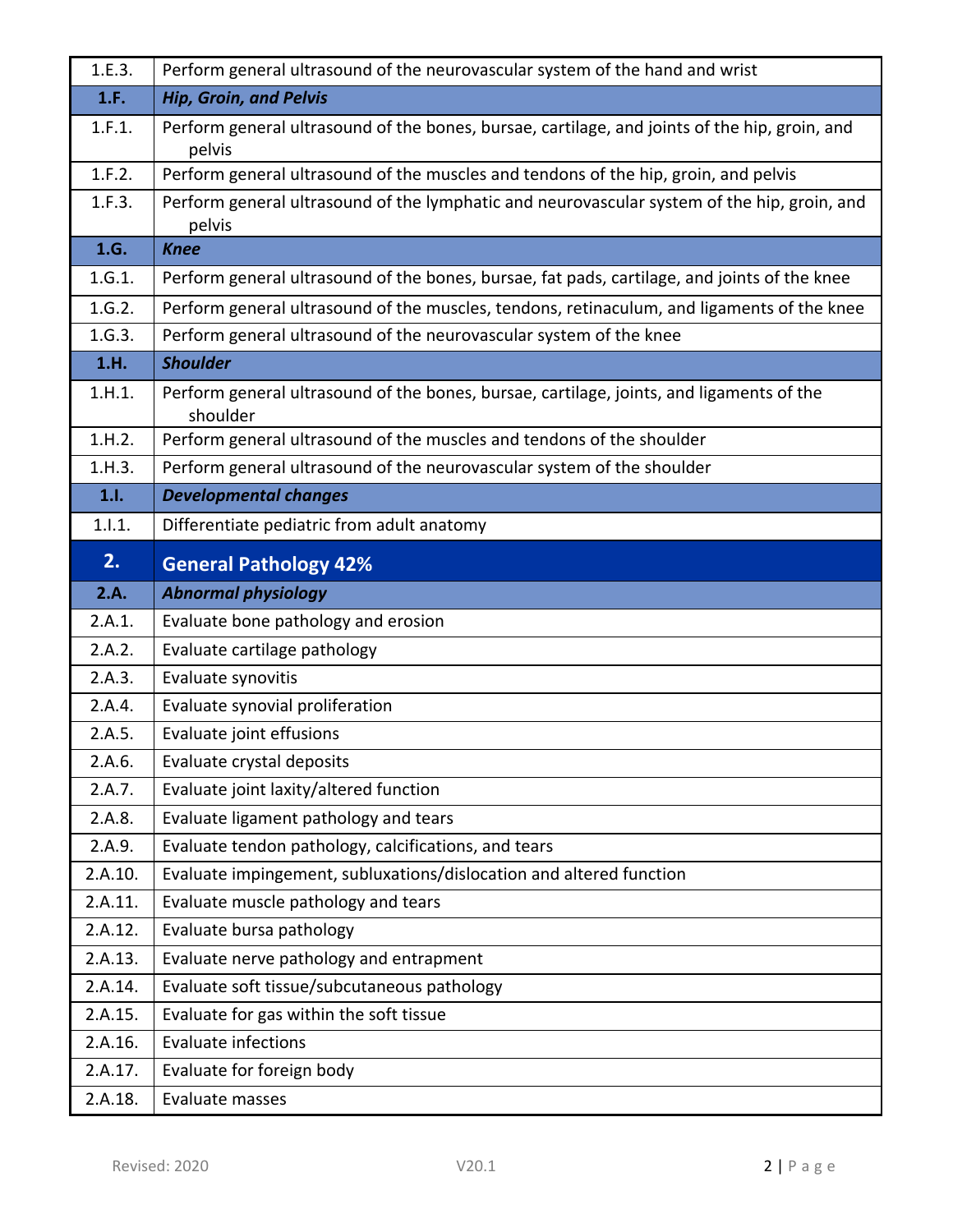| 2.A.19. | <b>Evaluate fluid collections</b>                                                                                    |  |  |
|---------|----------------------------------------------------------------------------------------------------------------------|--|--|
| 2.A.20. | Evaluate cystic structures                                                                                           |  |  |
| 2.A.21. | Evaluate hernias                                                                                                     |  |  |
| 2.A.22. | Evaluate retinaculum pathology                                                                                       |  |  |
| 2.A.23. | Evaluate pully and sagittal band pathology                                                                           |  |  |
| 2.A.24. | Evaluate pediatric specific musculoskeletal pathology                                                                |  |  |
| 2.A.25. | Evaluate sternoclavicular joint pathology                                                                            |  |  |
| 2.A.26. | Evaluate postsurgical anatomy and hardware (including prosthetic hip)                                                |  |  |
| 3.      | <b>Protocols and Integration of Data 21%</b>                                                                         |  |  |
| 3.A.    | <b>Clinical standards and guidelines</b>                                                                             |  |  |
| 3.A.1.  | Position patient and ultrasound machine                                                                              |  |  |
| 3.A.2.  | Assess the physical condition of the patient, focusing on the area to be examined                                    |  |  |
| 3.A.3.  | Follow ultrasound imaging protocols for musculoskeletal-related studies                                              |  |  |
| 3.A.4.  | Perform anatomic assessment during dynamic scanning                                                                  |  |  |
| 3.A.5.  | Manipulate probe positioning for optimal image acquisition, i.e., anisotropy                                         |  |  |
| 3.A.6.  | Follow course of disease with serial ultrasound exams                                                                |  |  |
| 3.A.7.  | Perform measurements                                                                                                 |  |  |
| 3.A.8.  | Communicate ultrasound findings                                                                                      |  |  |
| 3.A.9.  | Recognize ultrasound findings that require immediate action                                                          |  |  |
| 3.B.    | Incorporate outside data                                                                                             |  |  |
| 3.B.1.  | Verify appropriateness of the order and obtain pertinent clinical history from the patient<br>and/or medical records |  |  |
| 3.B.2.  | Correlate ultrasound findings with clinical presentation and previous imaging                                        |  |  |
| 4.      | <b>Procedures 4%</b>                                                                                                 |  |  |
| 4.A.    | Sonographer role in procedure                                                                                        |  |  |
| 4.A.1.  | Maintain aseptic techniques during interventional procedures                                                         |  |  |
| 4.A.2.  | Assist/support ultrasound guidance during interventional procedures                                                  |  |  |
| 4.A.3.  | Follow postprocedural protocols, i.e., pain assessment, complications, and specimen<br>management                    |  |  |